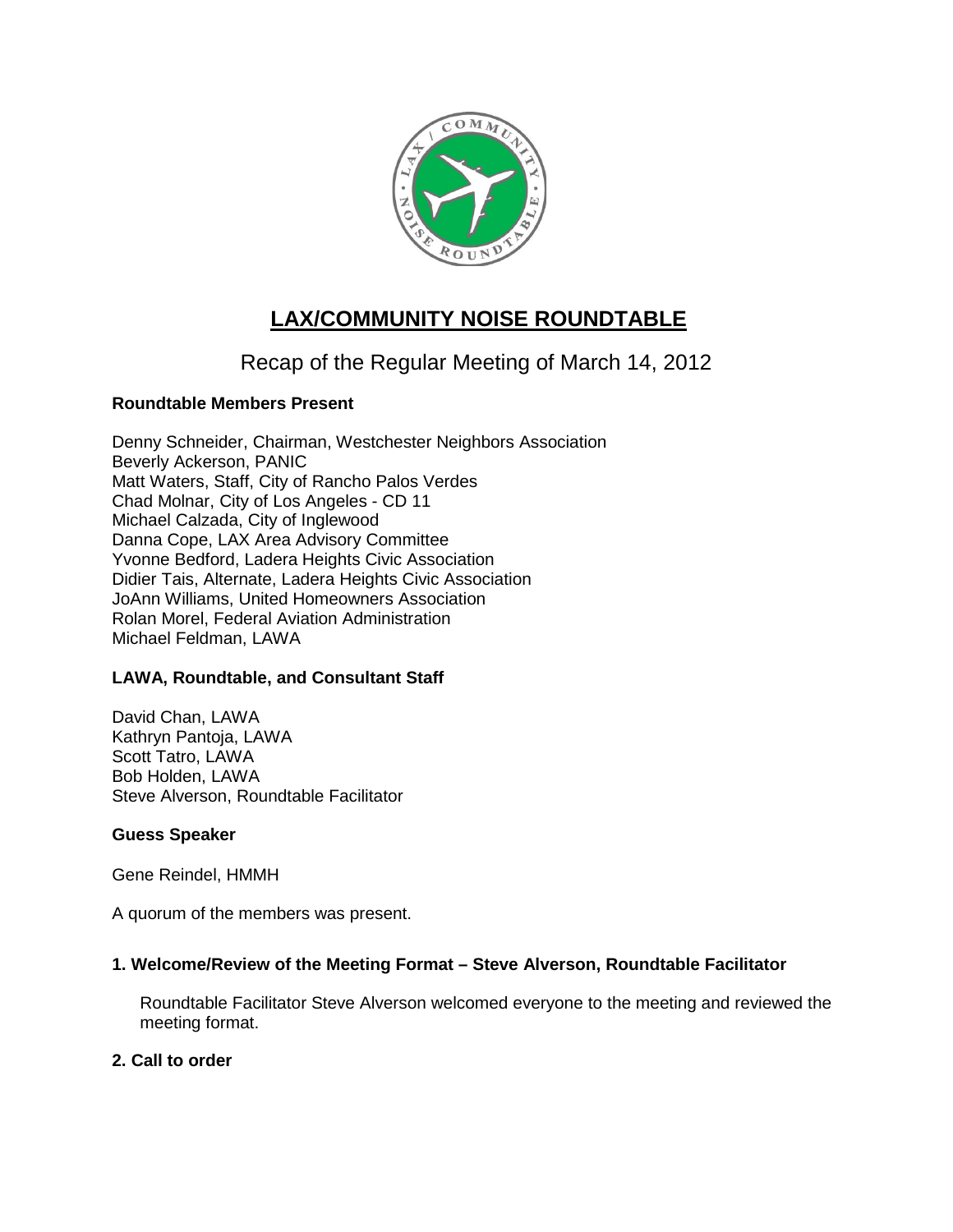Roundtable Chairman Denny Schneider called the meeting to order at 7:05 p.m. in the Samuel Greenberg Boardroom at LAX.

#### **3. Comments from the Public**

Chairman Denny Schneider opened the public comment portion of the meeting. No comments were offered. The public comment period was closed.

#### **4. Welcome New Representatives/Alternates**

LAWA staff member David Chan informed the Roundtable that three member jurisdictions had submitted letters notifying the Roundtable of new appointments and changes to their representatives and alternates at the Roundtable. He briefed the Roundtable of these changes as follows.

The City of Rancho Palos Verdes (RPV) appointed Council Member Susan Brooks as the City's official representative while Dennis McLean remains the Alternate. Roundtable Member Beverly Ackerson, who previously served as the representative for both RPV and PANIC, will continue to represent PANIC.

The Ladera Heights Civic Association (LHCA) announced the resignation of Member Dorothy Harris due to other demands on her time as well as the appointment of Yvonne Bedford as LHCA's primary representative. LHCA also indicated that Didier Tais will serve as the Alternate.

The City of El Segundo appointed Dick Croxall as the city's Alternate with Carl Jacobson remaining as the city's official representative.

David Chan recognized that Susan Brooks from RPV and Didier Tais from LHCA are new to the Roundtable and provided them with LAX Roundtable membership binders and 10-year anniversary coffee cups.

Chairman Schneider added his welcome to the new members indicating that he appreciated having RPV Council Member Brooks on the Roundtable and thanked Member Bedford and Alternate Tais for stepping up on behalf of LHCA.

# **5. Work Program Item A2 – Update on LAX Part 161 Study**

HMMH's Gene Reindel provided an update on the progress of the LAX Part 161 Study, which focuses on restricting (with certain exemptions) east departures during over ocean or westerly operations during the hours of midnight to 6:30 am. The study is progressing efficiently with four of the six major study tasks completed. The two remaining tasks include the Cost/Benefit Analysis and Public Outreach/Documentation.

The primary objective of the cost/benefit analysis is to prove that the benefits exceed the costs of the proposed restriction. Identified benefits for the proposed restriction include fewer people exposed to aircraft noise and potentially awakened at night, fewer residential units requiring sound insulation, and reduced fuel consumption for aircraft operators as departing to the west demands a shorter route for trans-Pacific flights. The cost associated with the proposed restriction involves air carriers limiting the weight of the aircraft to safely take off to the west with a slight tailwind component. This may involve limiting the amount of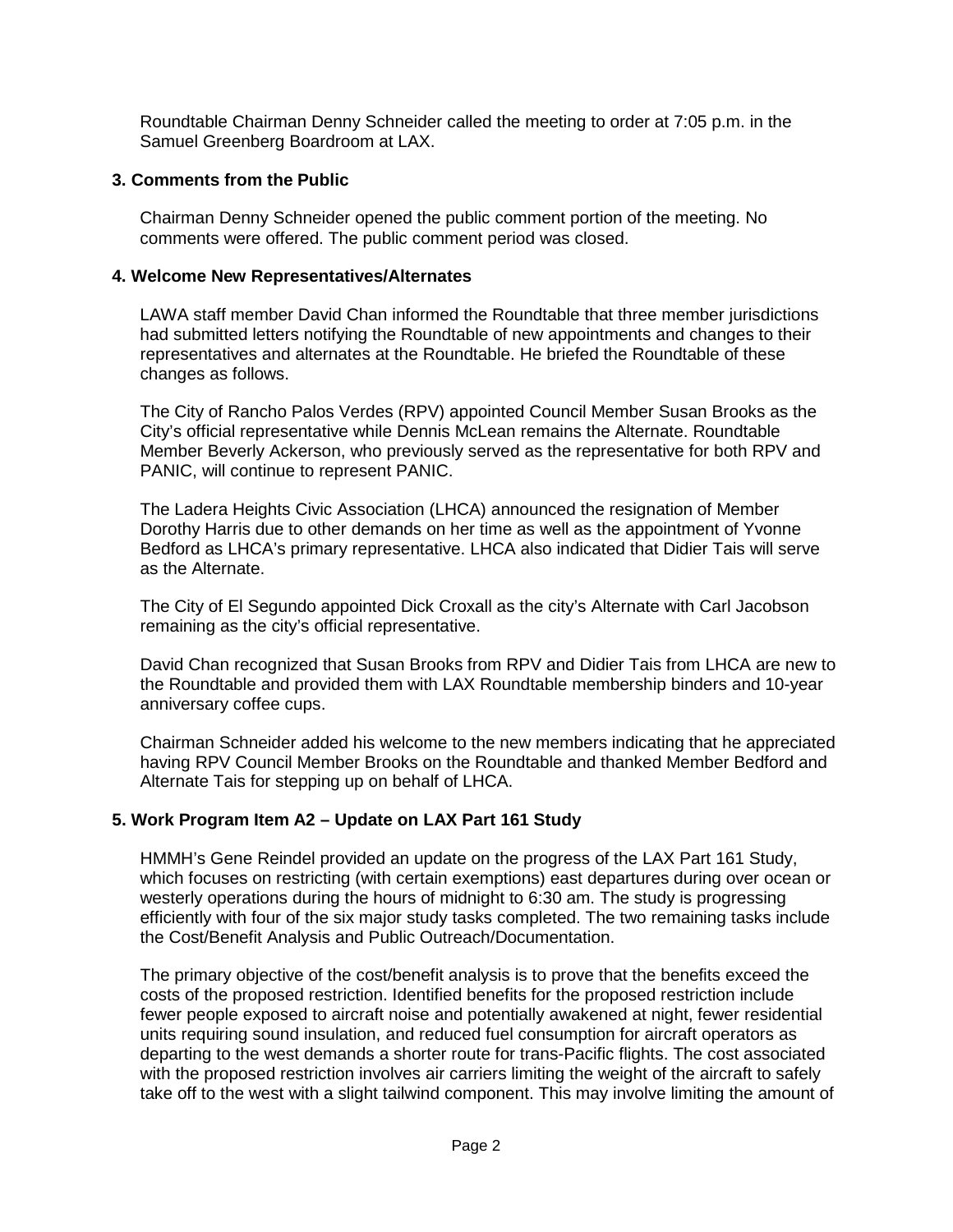passengers, cargo, and/or baggage on board the aircraft. The benefits are expected to outweigh the costs of the restriction.

The Public Outreach portion of the study provides the public the opportunity to review and provide comments on the proposed restriction. A final public workshop is tentatively scheduled in April at the Flight Path Center. (Note: The public workshop has been postponed to May 2012.) The public will have 45 days to review and provide comments on the draft study after it is released.

Mr. Reindel indicated that it appears as though the analysis will show that the restriction will meet all six of the statutory requirements. HMMH will be back before the Roundtable at its May 9, 2012 meeting to review the draft report and to receive the Roundtable's and public's comments. Following a 45-day public comment period, HMMH will finalize the study. LAWA is planning to submit the finalized study to FAA in June 2012. After its review, FAA may approve or disapprove the proposed restriction.

Member Ackerson asked if the Study considered the fire hazard associated with aircraft crashing in Palos Verdes. Mr. Reindel indicated that it did not. Member Ackerson said that it should be looked at.

Chairman Schneider said that LAWA needs to notify all of the affected jurisdictions about the study. LAWA staff member Bob Holden indicated that LAWA would be sending out a press release to notify the public of when the study is released. Mr. Reindel added that there is an extensive public outreach component of the Part 161 study.

Chairman Schneider asked if LAWA Board of Airport Commissioners would need to take action prior to the release of the study. LAWA staff member Scott Tatro said that the Board would only need to take action to enact an ordinance to codify the restriction if the FAA approves it, but not to release the study.

Chairman Schneider asked how long would it take for the FAA to approve or disapprove the restriction. Gene Reindel indicated that although the FAA has 180 days to review and rule on the restriction from the time that FAA formally accepts LAWA's Part 161 submission, no one knows when the 180-day clock will start.

Member Danna Cope suggested that LAWA document why the carriers are not complying with the voluntary over-ocean noise abatement procedures. Scott Tatro indicated that LAWA sends letters to all airlines that conducted non-conforming east departures to request that they provide explanations as to why they need to depart east. The main reasons for noncompliance typically include unacceptable tailwinds, weight limitations, and safety. Scott added that the letters often go out a couple of days after such operations had occurred.

Chairman Schneider asked how many non-conforming departures there had been since September 2011. Scott Tatro replied just a handful. Bob Holden said that the east departures reports for the past two years are available on the [LAX Noise Management](http://www.lawa.org/LAXNoiseEDR.aspx)  [webpage.](http://www.lawa.org/LAXNoiseEDR.aspx)

Chad Molnar asked if LAWA can release the public outreach plan. Scott Tatro said that there is a chapter dedicated to public outreach in the application and that LAWA will provide it to the RT membership when it is ready for public consumption.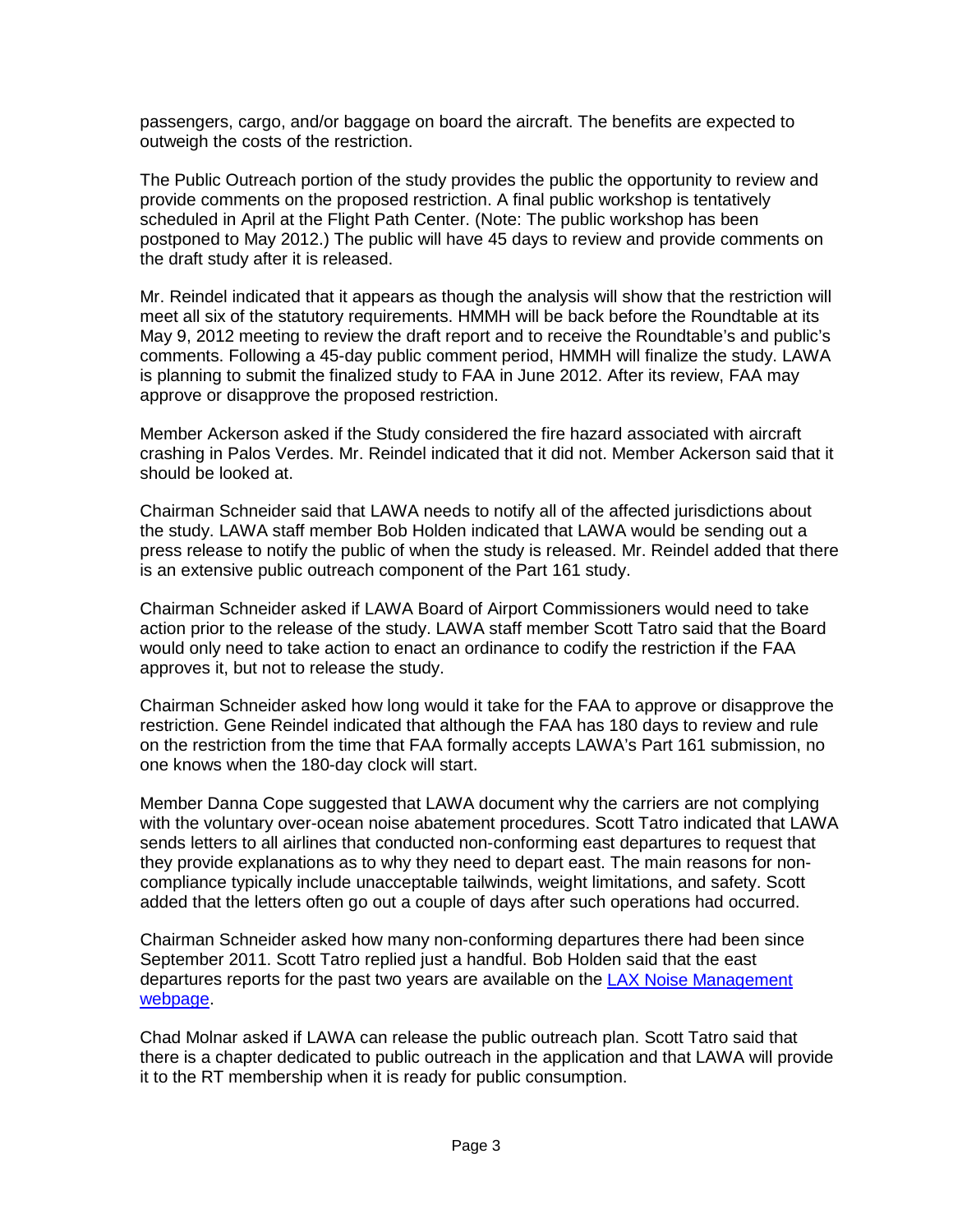Gene Reindel reiterated that LAWA is planning to release the draft study before the May 9th Roundtable meeting and that he would be back to review it with the Roundtable.

# **6. Briefing on UC Davis Noise Symposium**

LAWA staff member Kathryn Pantoja introduced LAWA staff member Christina Tigert who attended the UC Davis Aviation Noise and Air Quality Symposium in Palm Springs to provide the briefing in place of Roundtable member Dick Croxall. Mr. Croxall was unable to attend the conference because of an unavoidable conflict.

Christina Tigert gave a Power Point presentation summarizing the key points of the two-day symposium that focused on NextGEN involving the implementation of Performance Base Navigation procedures (RNAV and RNP) at busy airports across the nation. She reviewed the different viewpoints from airlines, airports, and communities on the benefits and drawbacks of implementing these procedures as they will most likely result in the concentration of flight tracks over much narrower areas as compared to the dispersion of flight tracks from conventional procedures.

Airlines like the procedures as they would allow aircraft to fly on a shorter and more direct route which in turn will provide fuel savings, emissions reductions, and safety/efficiency benefits. They also believe that to the extent that there are compatible land uses over which the tracks can be concentrated, there may also be a noise benefit.

Community members who live directly under the concentrated flight path do not like these procedures since they experienced more aircraft flying over their homes; while those who are on the periphery of the flight path generally like these procedures since they received fewer or no overflights.

Airports are at the center of the debate and gave the procedures mixed reviews. In some cases, the procedures may make conditions worse, while in other situations they may alleviate some of the problems. The situation depends on where residents live relative to the concentrated flight tracks.

Christina also pointed out that NextGEN could possibly reduce the size of noise contours and that may lead to opening up compatible land use to residential development and real estate agents may no longer need to make disclosures. This may cause potential problems as the noise situation is not constant and may change in 5 to 10 years as operations are expected to increase.

Chairman Schneider asked about California's real estate notification requirements. Scott Tatro responded that California requires notification for real estate transactions within two miles of an airport.

Member Ackerson asked if the FAA was going to implement NextGEN on a trial basis. Scott Tatro responded no as the FAA is moving forward with NextGEN nationwide because of the safety, efficiency, and fuel/emissions reduction benefits.

Member Cope asked if Christina's presentation will be available online. David Chan advised that he will post all of tonight's presentations on the [LAX Roundtable webpage](http://www.lawa.org/LAXNoiseRoundTable.aspx) as he has been doing in the past.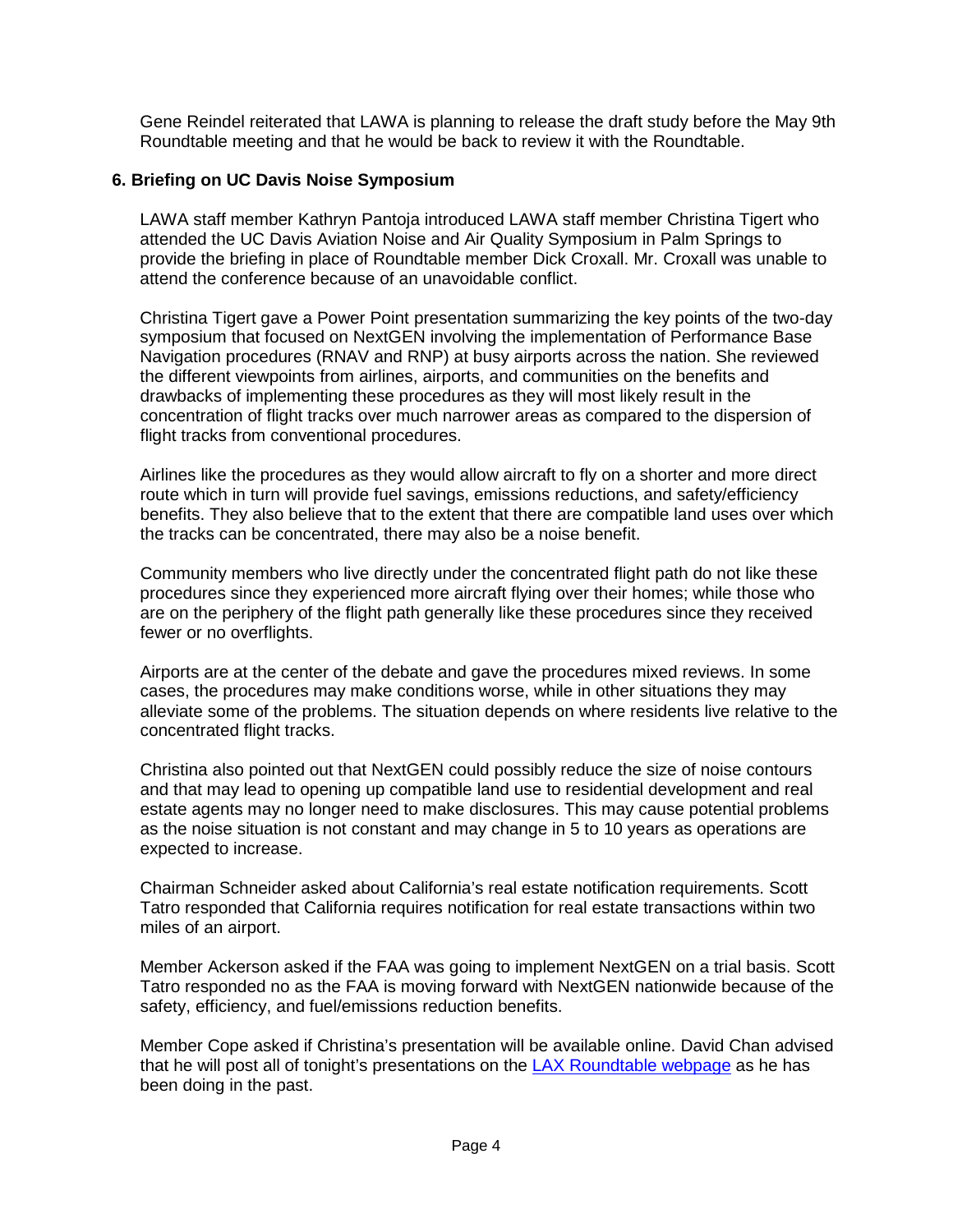# **7. Statistical Update on Aircraft Operations**

David Chan started off the presentation by reviewing the overall trend of the total operations at LAX since it tends to correspond to those changes with the specific operations. David explained that overall operations at LAX reached a peak of approximately 780,000 in 2000 prior to the events of 9/11. After 9/11, operations dropped dramatically to about 622,000 in 2003 then briefly leveled off before falling to a record low of about 545,000 in 2009. After 2009, operations have been trending upward slightly and reached a level of about 604,000 in 2011. He then reviewed the statistics for specific LAX operations.

The following is a summary of the key points from the presentation.

#### *Work Program Item A6 – Loop Departure*

The LOOP departure procedure directs aircraft on westerly departures to turn back and recross the shoreline at the L.A. VOR to head to eastern destinations. Aircraft that missed the VOR and overflew the beach communities are considered missed LOOP departures. These generally account for about 8 to 10 percent of the total LOOP operations. In March 2011, there was an unusual high number of missed loop departures due to strong northerly wind conditions that made it difficult for aircraft to fly over the VOR. As a result, the FAA directed aircraft to fly to the next waypoint, KEGGS, in the LOOP departure procedure, which caused the increase in missed LOOP operations. Airlines that had the most missed LOOP operations also had the highest total LOOP operations in 2011. However, pilots do not have much control over making the loop or not as the FAA is mostly directing the pilots on this procedure.

Chairman Schneider asked which area aircraft usually fly over when they missed the VOR. David Chan indicated that aircraft on the missed LOOP are consistently between Manhattan and Redondo Beach. Scott Tatro pointed out that current aircraft climb faster than in past years, so they are crossing back over the beach communities at higher altitudes.

Member Ackerson said she has noticed more Loop Departures that are coming over the Palos Verdes Peninsula which causes more noise disturbances for PV residents. David Chan asked her to provide specific dates and times of noise events that she is noticing so that he can look into the matter.

Member Molnar asked if LAWA had any idea of what may have generated the 2005 number of missed loops. David Chan said he didn't know the actual cause for the increase in 2005 and did not want to speculate.

#### *Work Program Item A7 – Extended Downwind Approach*

This procedure relates to arriving aircraft on the north downwind leg that extends to the east over the Monterey Park's boundary. Usually, the greater the number of north arrivals, the greater the need for aircraft to travel further east on the downwind leg. Weather conditions that produce low visibility can also cause this operation to increase as the FAA would need to increase the separation distance between aircraft for safety.

The increase in Monterey Park overflights from 2005 to 2007 was due to the shift of arrival traffic from the south to the north complex because of construction activity occurring on the south that required the closure of one runway. Overflights decreased after the construction is completed in mid-2007. Over the past 13 months, the peak occurrences have coincided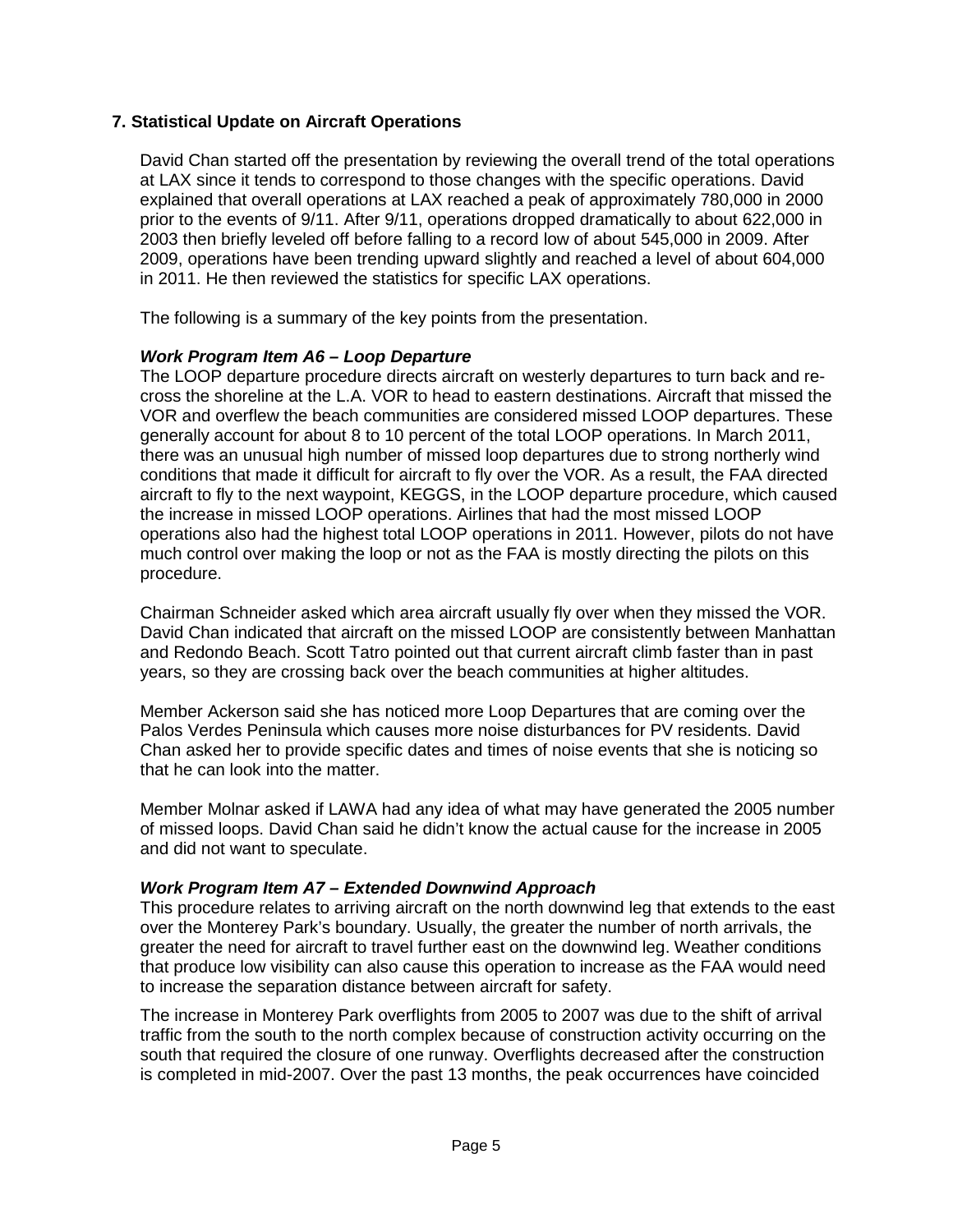with low-visibility weather conditions. For instance, June 2011 was the peak month, which coincides with the typical "June Gloom" conditions.

Skywest and Southwest Airlines have the highest number of extended downwind approaches because they both also have a large number of arrivals coming in from the north.

#### *Work Program Item A8 – Short Turn*

This procedure relates to jet arrivals on the north downwind leg that turn to base leg and final prior to reaching the Harbor Freeway. This operation usually increases when a highvisibility condition exists and/or when the north arrival traffic is light. Conversely, short turn operations decrease when there is an increase in traffic and/or when there is a low-visibility condition. Short turn is inversely related to the Extended Downwind Approach.

The noticeable decrease in short turn operations from 2005 to 2007 was due to the increase in north arrival traffic because of the construction project occurring on the south complex, which did not allow much room for aircraft to execute short turns. After 2007, short turn started to increase again as the north arrival traffic returned to a lower level after the construction project is complete. Short Turn was at the lowest level over the past 13 months in June 2011 due to the June Gloom, which limits visibility, thereby limiting the pilots' ability to execute short turns.

Air carriers that had the highest extended downwind approaches also tends to have the highest number of short turns due to their relatively large numbers of arrivals coming in from the north.

Chairman Schneider asked when the peak arrival periods are. Rolan Morel said between 10:30 am and noon and 9:30 pm and 1 am.

#### **8. Aviation Noise News Update**

The following are highlights of some of the notable news items from Steve Alverson's presentation. The rest of the items can be found in the presentation which is posted at the Roundtable's webpage at [http://www.lawa.aero/LAXNoiseRoundTable.aspx.](http://www.lawa.aero/LAXNoiseRoundTable.aspx)

# **FAA Modernization and Reform Act 2012**

- President Obama signed the FAA Modernization and Reform Act 2012 on February 14, 2012
- Approved \$63 Billion Bill that funds U.S aviation programs for four years (2015)
- \$13.4 Billion for the four-year Airport Improvement Program
- Will help to modernize the national air traffic control system
- The FAA had operated under 23 straight temporary spending bills since the previous long-term budget expired in 2007
- Compromise struck on labor issues and the Essential Air Service Program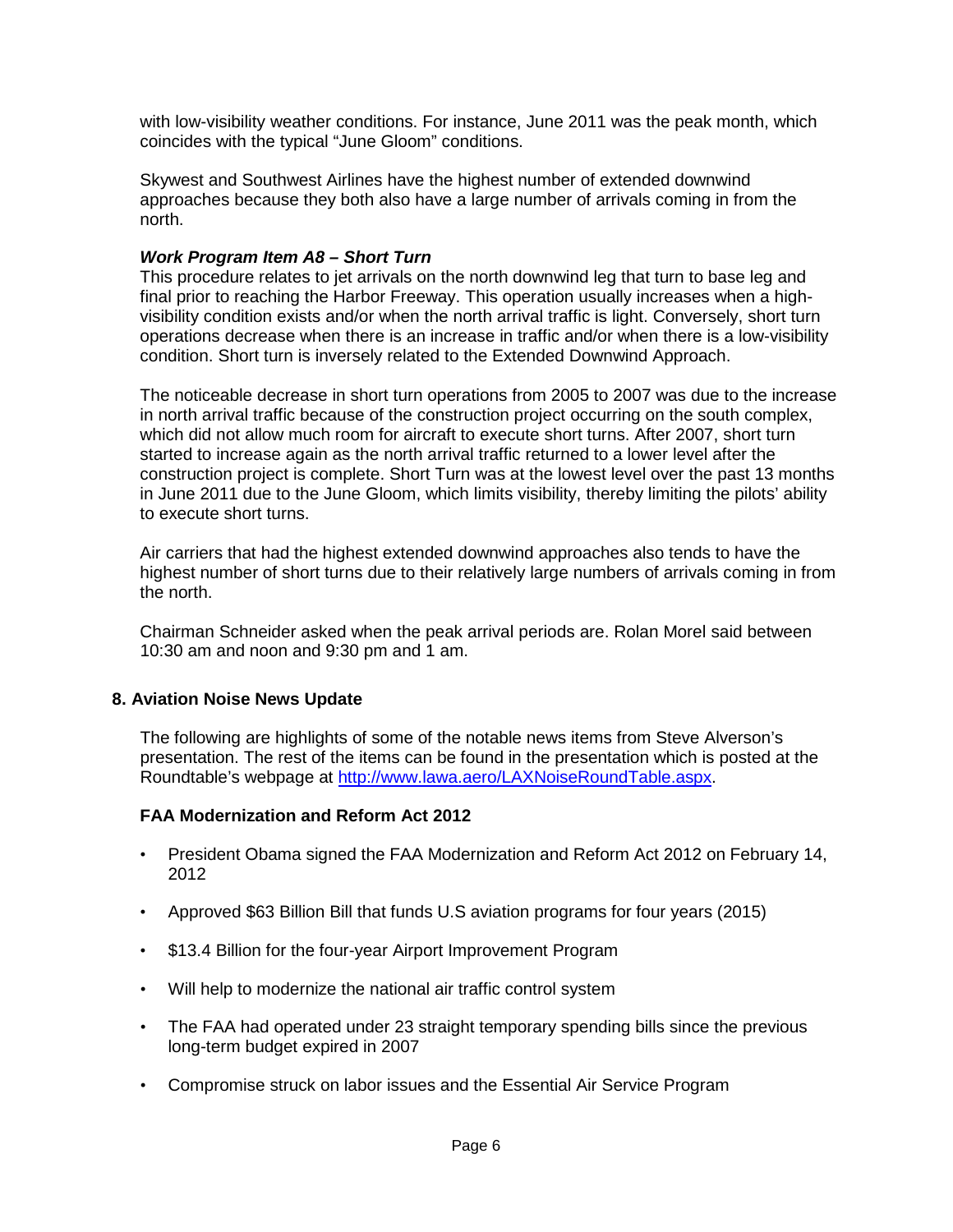- Continues the streamlining of Environmental Reviews of RNAV/RNP procedures
	- The agreement accelerates deployment of NextGen technologies
	- More efficient flight paths
	- Performance Based Navigation
	- Emissions Reduction
- DOT offering low-interest credit support to help airlines purchase the necessary equipment for NextGen
- Requires FAA to give CATEX from environmental review to RNAV/RNP procedures if measurable reductions in fuel, emissions, and noise, on a per flight basis, can be achieved
- Noise-Related Provisions
	- Authorize FAA to accept funds from airports to conduct special environmental studies for ongoing federally-funded airport projects
	- Allows the Secretary of Transportation to make grants to airports on proposals to implement flight procedures at airports with approved Part 150 programs
	- Revise requirements on acquiring land to permit an airport to keep any funds obtained from the sale of lands acquired for noise compatibility purposes
		- No requirement to return the proportion equal to the government share
	- Specify that leasing, rather than selling, land that airports purchase with AIP grants but no longer need for NCP purposes, is not to be considered as proper disposal of such land
	- Extends a program that allows state and local government to use AIP grants for airport compatible land use planning projects through September 30, 2015
	- Approving a project to acquire residential real property using federal financial assistance, the Secretary of Transportation shall ensure that the appraisal of property to be acquired disregards any decrease or increase in the fair market value of the real property caused by the project other than physical deterioration within reasonable control of the owner
	- Require operators of large hub airports to publish on the internet web site a telephone number to receive aviation noise complaints
	- Requires aircraft weighing less than 75,000 pounds that do not meet Stage 3 noise levels be phased out by December 31, 2015
	- Authorizes \$168 million in research and development
		- NextGen Environment and Energy Environmental Management Systems for Advanced Noise and Emissions Reduction program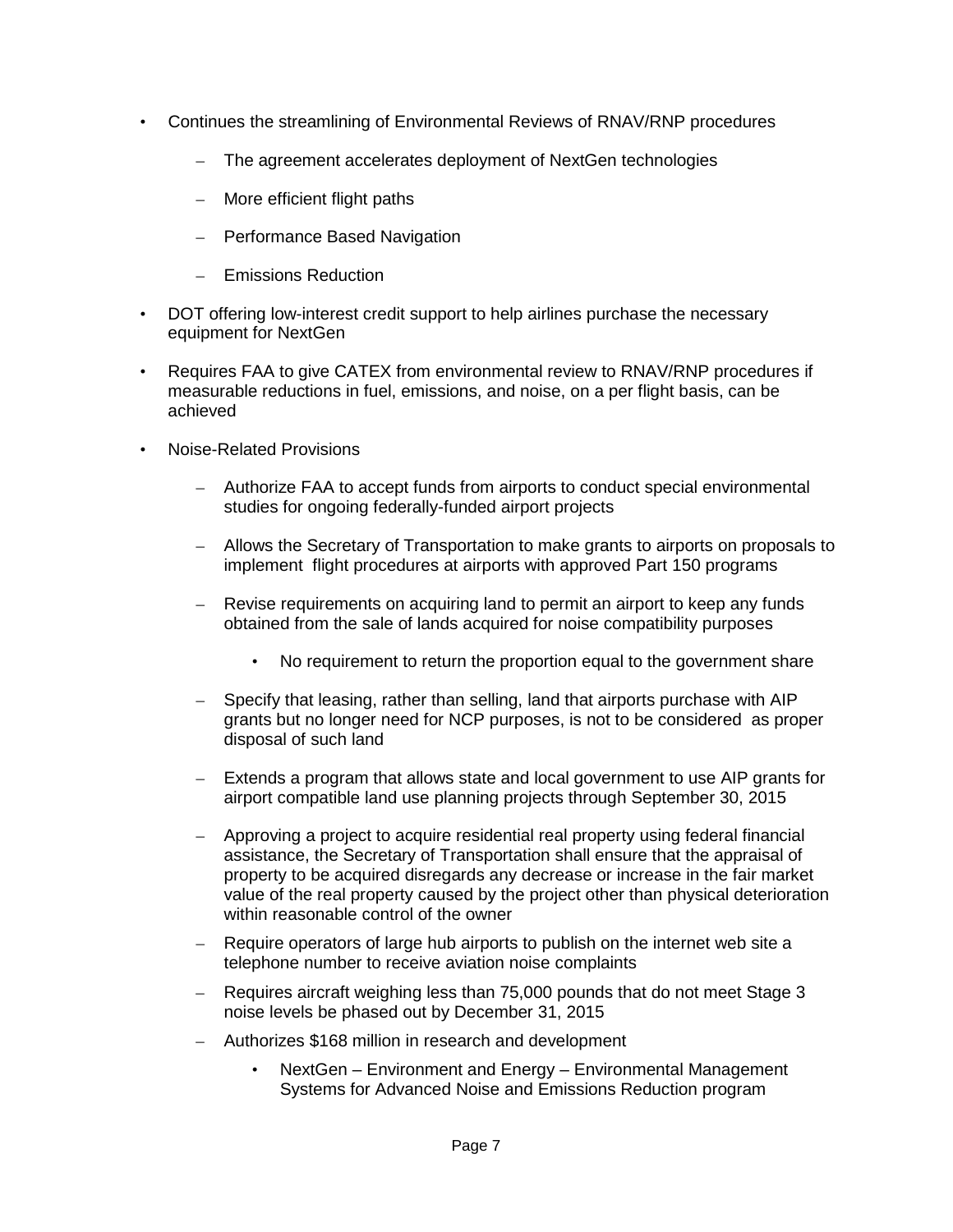- Makes the Airport Cooperative Research Program permanent
- Includes a "Sense of Congress" clause that states, "Los Angeles World Airports, the operator of Los Angeles International Airport (LAX)
	- (1) should consult on a regular basis with representatives of the community surrounding the airport regarding, (A) the ongoing operations of LAX; and (B) plans to expand, modify, or realign LAX facilities; and
	- (2) should include in such consultations any organization, the membership of which includes at least 100 individuals who reside within 10 miles of the airport, that notifies Los Angeles World Airports of its desire to be included in such consultations."

Source: [http://www.reuters.com/article/2012/02/07/usa-congress-faa-idUSL2E8D6ISG20120207,](http://www.reuters.com/article/2012/02/07/usa-congress-faa-idUSL2E8D6ISG20120207) Aviation Noise Report: Volume 24, Number 3, 4

# **NJCAAN Asks Obama to Veto Bill Because of CATEX to PBN Routes**

- The New Jersey Coalition Against Aircraft Noise (NJCAAN) asked President Obama to veto the FAA reauthorization bill due to CatEx language
- NJCAAN concerns are likely to be echoed throughout the country as Performance Based Navigation (PBN) routes are implemented
- The NJCAAN President said the bill ". . .includes language that would exempt the FAA from providing appropriate review for NextGen flight pattern procedures with a CATEX exclusion provision."
	- He went on to say, "It effectively would deny the Public its fundamental right to review and comment on NextGen flight patterns."

Source: Aviation Noise Report: Volume 24, Number 5

# **Atlanta (ATL) and Charlotte (CLT) Metroplex Studies Underway**

- FAA and Aviation Partners kicked off a collaborative effort in the Atlanta and Charlotte **Metroplexes**
- The effort is intended to:
	- Make ATC more efficient
	- Help airlines improve on-time performance
	- Reduce emissions
- The collaborative effort includes the FAA, NATCA, Delta Airlines, US Airways, and Atlanta and Charlotte-area airports
- The strategies for examination include:
	- Departure and arrival procedures that will allow aircraft to fly without leveling off
	- Expanding Optimized Profile Descent (OPD) procedures into ATL and CLT
	- Shortening flight tracks to make them more direct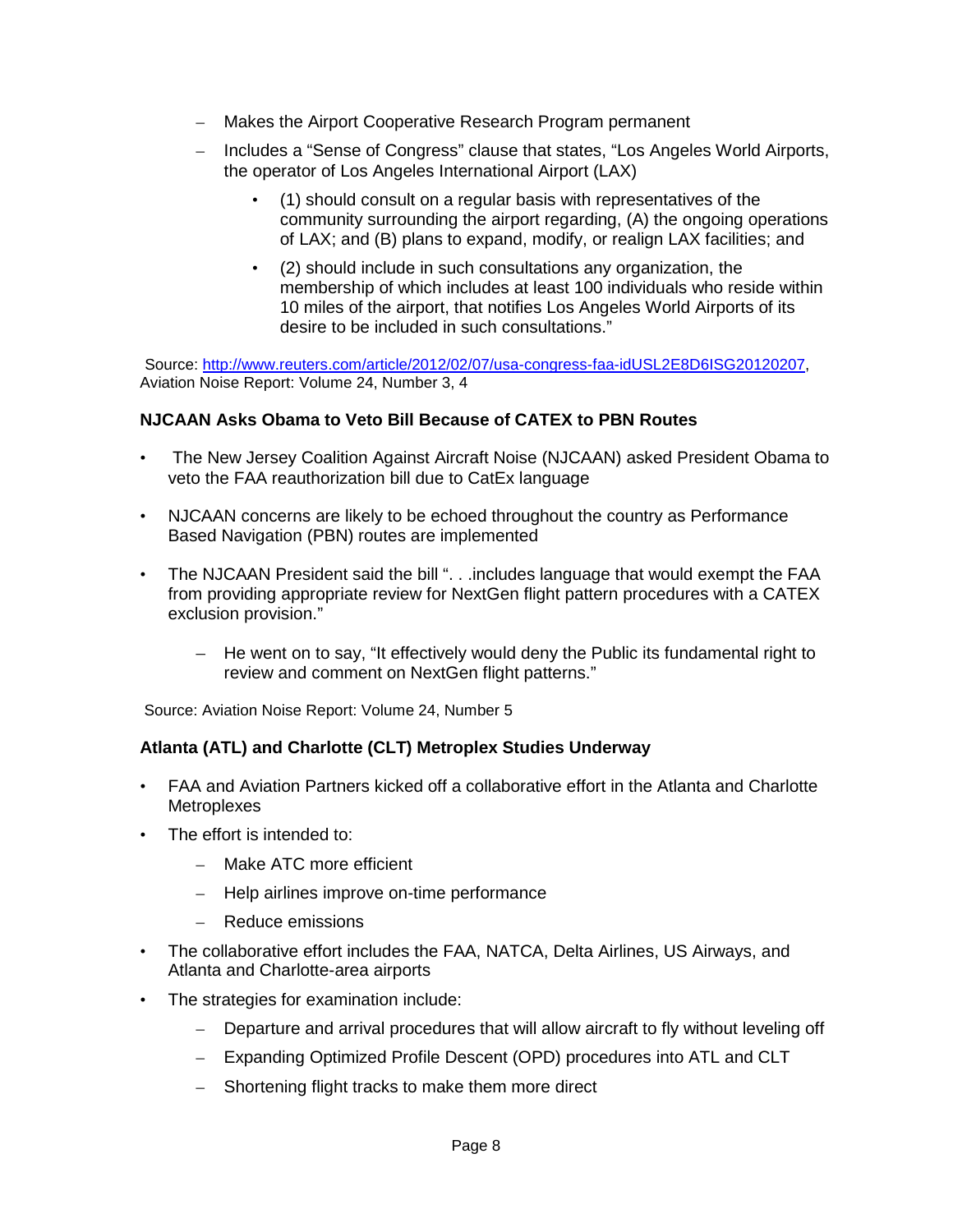- Designing satellite-based navigation procedures for reliever airports
- Developing routes that will allow GA aircraft to fly through the metroplexes without entering controlled airspace
- Raising the ceiling of airspace handled by the CLT TRACON from 14,000 ft. to 16,000 ft.
- These services are expected to be implemented at all large metroplexes in the future Source: Aviation News Today: February 29, 2012

#### **Northern and Southern California Metroplex Studies Scheduled**

- The Northern California Metroplex Study Design and Implementation kickoff meeting is scheduled for Monday, March 19, 2012
- The Southern California Metroplex Study Design and Implementation kickoff meeting is tentatively scheduled for October 2012

Source: March 3, 2012 E-mail from Steve May (FAA) to Denny Schneider (LAX Roundtable):

#### **9. Roundtable Member Discussion**

David Chan reported that LAWA has added an Aircraft Noise Icon on the homepage of the LAX website that will easily direct visitors to the LAX Noise Management webpage for information about various noise management programs. Prior to the addition of this icon, he mentioned that people find it very difficult to navigate to the noise management page. The icon made it more visible and easier for people to find information about aircraft noise. David also demonstrated how the icon works and reviewed some of the webpages including the Roundtable and Noise Complaints webpages. He mentioned that there is also a noise icon on the ONT and VNY websites.

Kathryn Pantoja credited Chairman Schneider for following up and contacting LAWA management to ensure that a homepage icon was established for aircraft noise. She also recognized Barbara Yamamoto, Bob Holden, and IT staff for putting forth the efforts to make this happen.

Chad Molnar indicated that LAWA should take credit for this effort before someone else does.

Member Danna Cope acknowledged that April 11, 2012 is Chairman Schneider's birthday.

Yvonne Bedford asked LHCA Alternate Didier Tais to talk about his background. Mr. Tais indicated that he was happy to be a part of the Roundtable and that he works for the firm ARINC but does not work in the group that handles flight planning logistics. This firm was mentioned in the aviation noise news update provided by Steve Alverson.

Member Joanne Williams said that she had with her this evening the dates and times of some particularly noisy events to provide to LAWA.

#### **10. Review of Roundtable Action Items**